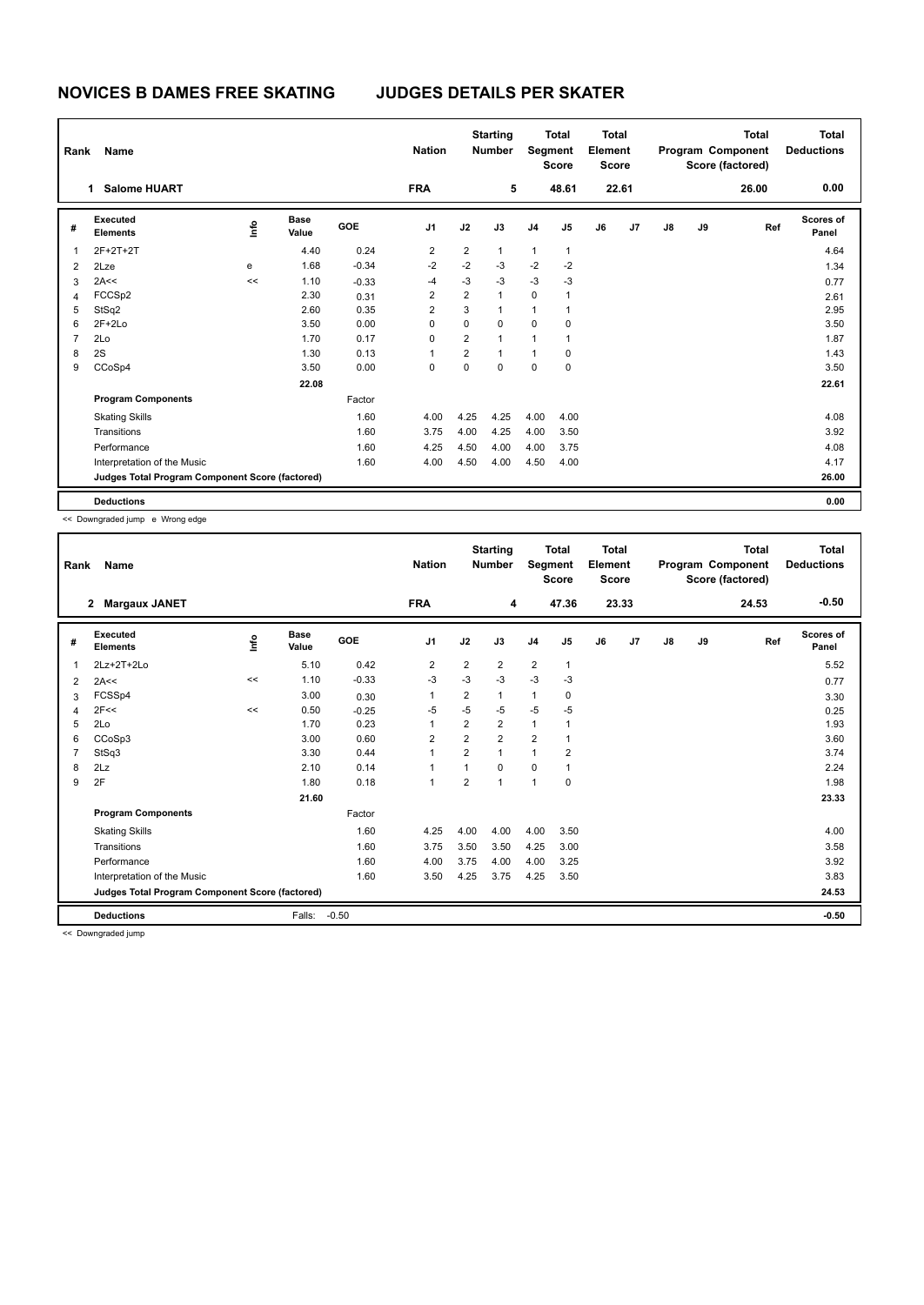| Rank           | Name                                            |         |                      |         | <b>Nation</b>  |             | <b>Starting</b><br><b>Number</b> | Segment        | <b>Total</b><br><b>Score</b> | <b>Total</b><br>Element<br><b>Score</b> |       |               |    | Total<br>Program Component<br>Score (factored) | <b>Total</b><br><b>Deductions</b> |
|----------------|-------------------------------------------------|---------|----------------------|---------|----------------|-------------|----------------------------------|----------------|------------------------------|-----------------------------------------|-------|---------------|----|------------------------------------------------|-----------------------------------|
|                | 3 Chloe VEYT                                    |         |                      |         | <b>FRA</b>     |             | 1                                |                | 37.49                        |                                         | 18.92 |               |    | 19.07                                          | $-0.50$                           |
| #              | Executed<br><b>Elements</b>                     | ١mfo    | <b>Base</b><br>Value | GOE     | J <sub>1</sub> | J2          | J3                               | J <sub>4</sub> | J <sub>5</sub>               | J6                                      | J7    | $\mathsf{J}8$ | J9 | Ref                                            | Scores of<br>Panel                |
| 1              | $2Lzq+2T+2T$                                    | q       | 4.70                 | $-0.56$ | $-4$           | $-3$        | -3                               | $-2$           | $-2$                         |                                         |       |               |    |                                                | 4.14                              |
| 2              | 2A<<                                            | <<      | 1.10                 | $-0.55$ | $-5$           | $-5$        | $-5$                             | $-5$           | $-5$                         |                                         |       |               |    |                                                | 0.55                              |
| 3              | $2F+2Lo<$                                       | $\,<\,$ | 3.16                 | $-0.36$ | $-2$           | $-2$        | $-2$                             | $-2$           | $-2$                         |                                         |       |               |    |                                                | 2.80                              |
| 4              | 2Lz                                             |         | 2.10                 | $-1.05$ | $-5$           | $-5$        | $-5$                             | $-4$           | $-5$                         |                                         |       |               |    |                                                | 1.05                              |
| 5              | FCSSp3                                          |         | 2.60                 | $-0.43$ | $-2$           | $-2$        | $-1$                             | $\mathbf 0$    | $-2$                         |                                         |       |               |    |                                                | 2.17                              |
| 6              | StSq3                                           |         | 3.30                 | 0.00    | 0              | $\mathbf 0$ | 0                                | $-1$           | 0                            |                                         |       |               |    |                                                | 3.30                              |
| $\overline{7}$ | 2Lo                                             |         | 1.70                 | 0.00    | 0              | 1           | $\mathbf 0$                      | $\mathbf 0$    | 0                            |                                         |       |               |    |                                                | 1.70                              |
| 8              | CCoSp2                                          |         | 2.50                 | $-0.25$ | $-1$           | $-1$        | $-1$                             | $-1$           | 0                            |                                         |       |               |    |                                                | 2.25                              |
| 9              | 2F<                                             | $\prec$ | 1.44                 | $-0.48$ | $-3$           | $-4$        | -4                               | $-3$           | $-2$                         |                                         |       |               |    |                                                | 0.96                              |
|                |                                                 |         | 22.60                |         |                |             |                                  |                |                              |                                         |       |               |    |                                                | 18.92                             |
|                | <b>Program Components</b>                       |         |                      | Factor  |                |             |                                  |                |                              |                                         |       |               |    |                                                |                                   |
|                | <b>Skating Skills</b>                           |         |                      | 1.60    | 3.00           | 3.50        | 3.50                             | 3.00           | 3.00                         |                                         |       |               |    |                                                | 3.17                              |
|                | Transitions                                     |         |                      | 1.60    | 2.50           | 3.25        | 3.25                             | 2.75           | 2.75                         |                                         |       |               |    |                                                | 2.92                              |
|                | Performance                                     |         |                      | 1.60    | 2.75           | 2.75        | 3.25                             | 3.00           | 2.50                         |                                         |       |               |    |                                                | 2.83                              |
|                | Interpretation of the Music                     |         |                      | 1.60    | 2.50           | 3.25        | 3.25                             | 2.75           | 3.00                         |                                         |       |               |    |                                                | 3.00                              |
|                | Judges Total Program Component Score (factored) |         |                      |         |                |             |                                  |                |                              |                                         |       |               |    |                                                | 19.07                             |
|                | <b>Deductions</b>                               |         | Falls:               | $-0.50$ |                |             |                                  |                |                              |                                         |       |               |    |                                                | $-0.50$                           |

< Under-rotated jump << Downgraded jump q Jump landed on the quarter

| Rank | Name                                            |         |                      |         | <b>Nation</b>  |      | <b>Starting</b><br><b>Number</b> | Segment        | <b>Total</b><br><b>Score</b> | <b>Total</b><br>Element<br><b>Score</b> |       |               |    | <b>Total</b><br>Program Component<br>Score (factored) | Total<br><b>Deductions</b> |
|------|-------------------------------------------------|---------|----------------------|---------|----------------|------|----------------------------------|----------------|------------------------------|-----------------------------------------|-------|---------------|----|-------------------------------------------------------|----------------------------|
|      | 4 Selena CHOUTEAU                               |         |                      |         | <b>FRA</b>     |      | 3                                |                | 36.82                        |                                         | 18.69 |               |    | 18.13                                                 | 0.00                       |
| #    | Executed<br><b>Elements</b>                     | info    | <b>Base</b><br>Value | GOE     | J <sub>1</sub> | J2   | J3                               | J <sub>4</sub> | J5                           | J6                                      | J7    | $\mathsf{J}8$ | J9 | Ref                                                   | Scores of<br>Panel         |
| 1    | 2F+2Lo<+2Lo<                                    | $\prec$ | 4.52                 | $-0.72$ | $-4$           | $-5$ | $-4$                             | $-3$           | $-4$                         |                                         |       |               |    |                                                       | 3.80                       |
| 2    | 2A<<                                            | <<      | 1.10                 | $-0.40$ | -5             | $-3$ | -3                               | -4             | $-4$                         |                                         |       |               |    |                                                       | 0.70                       |
| 3    | FCSSp3                                          |         | 2.60                 | $-0.52$ | $-1$           | $-3$ | $-2$                             | $-2$           | $-2$                         |                                         |       |               |    |                                                       | 2.08                       |
| 4    | 2F<                                             | $\,<\,$ | 1.44                 | $-0.29$ | $-2$           | $-2$ | $-2$                             | $-2$           | $-2$                         |                                         |       |               |    |                                                       | 1.15                       |
| 5    | StSq2                                           |         | 2.60                 | $-0.17$ | $-1$           | $-2$ | $-1$                             | 0              | 0                            |                                         |       |               |    |                                                       | 2.43                       |
| 6    | $2Lz + 2Tq$                                     | q       | 3.40                 | $-0.49$ | $-2$           | $-4$ | $-2$                             | $-2$           | $-3$                         |                                         |       |               |    |                                                       | 2.91                       |
| 7    | CCoSp3                                          |         | 3.00                 | $-0.40$ | $\Omega$       | $-2$ | $-2$                             | $-1$           | $-1$                         |                                         |       |               |    |                                                       | 2.60                       |
| 8    | 2Lzq                                            | q       | 2.10                 | $-0.42$ | $-2$           | $-2$ | $-2$                             | $-2$           | $-3$                         |                                         |       |               |    |                                                       | 1.68                       |
| 9    | 2S                                              |         | 1.30                 | 0.04    | $\mathbf{1}$   | 1    | $\Omega$                         | $\mathbf 0$    | 0                            |                                         |       |               |    |                                                       | 1.34                       |
|      |                                                 |         | 22.06                |         |                |      |                                  |                |                              |                                         |       |               |    |                                                       | 18.69                      |
|      | <b>Program Components</b>                       |         |                      | Factor  |                |      |                                  |                |                              |                                         |       |               |    |                                                       |                            |
|      | <b>Skating Skills</b>                           |         |                      | 1.60    | 3.25           | 2.50 | 3.00                             | 3.00           | 3.00                         |                                         |       |               |    |                                                       | 3.00                       |
|      | Transitions                                     |         |                      | 1.60    | 2.50           | 2.75 | 3.00                             | 3.00           | 2.50                         |                                         |       |               |    |                                                       | 2.75                       |
|      | Performance                                     |         |                      | 1.60    | 2.75           | 2.50 | 2.75                             | 3.25           | 2.75                         |                                         |       |               |    |                                                       | 2.75                       |
|      | Interpretation of the Music                     |         |                      | 1.60    | 2.75           | 2.75 | 2.75                             | 3.25           | 3.00                         |                                         |       |               |    |                                                       | 2.83                       |
|      | Judges Total Program Component Score (factored) |         |                      |         |                |      |                                  |                |                              |                                         |       |               |    |                                                       | 18.13                      |
|      | <b>Deductions</b>                               |         |                      |         |                |      |                                  |                |                              |                                         |       |               |    |                                                       | 0.00                       |

< Under-rotated jump << Downgraded jump q Jump landed on the quarter